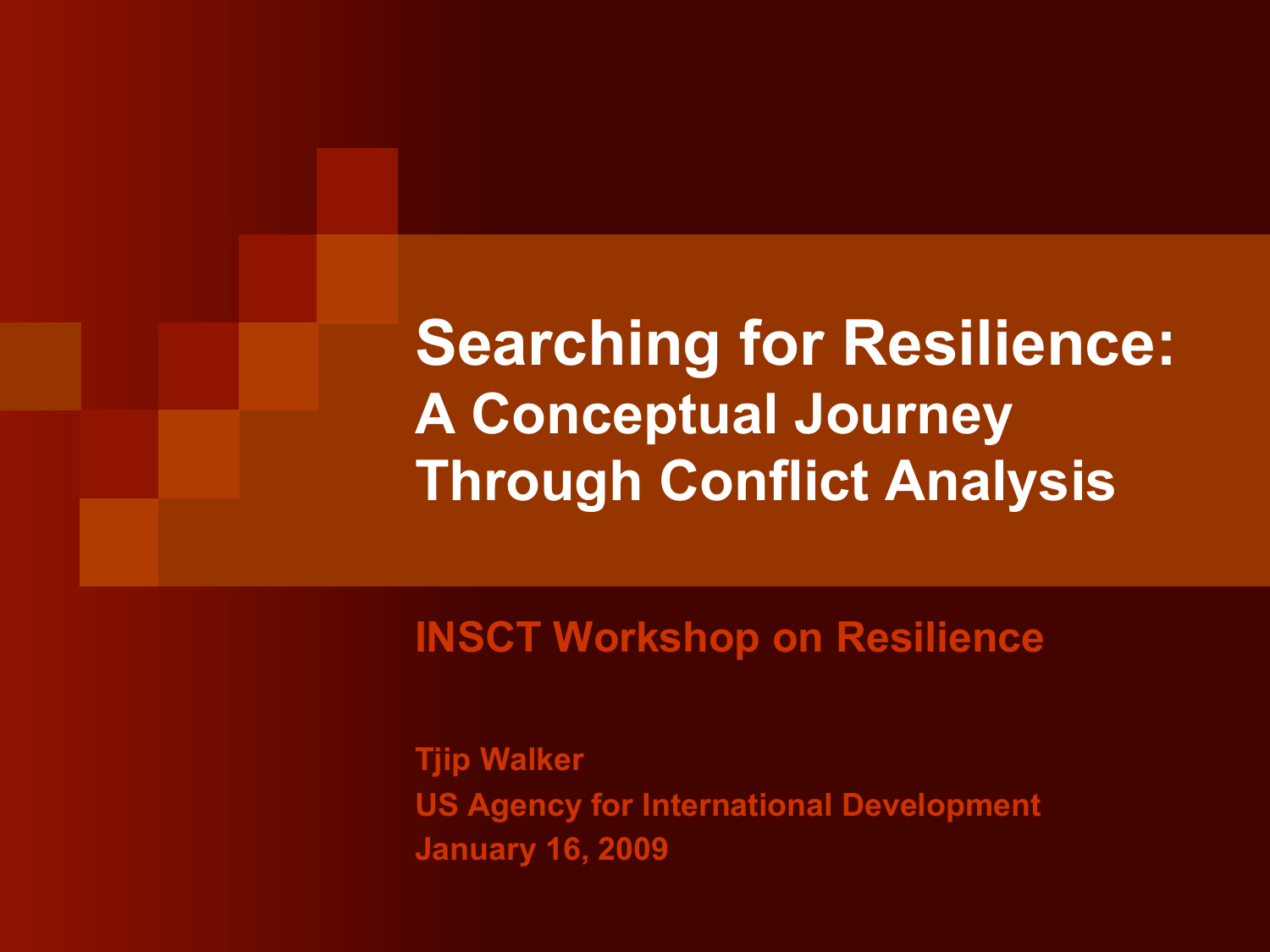### **Practical resilience**

### We know it when we see it:

- § Guinea: ethnic accommodation
- $\blacksquare$ "Turn-around states": lingering local capacity

## But how do we incorporate it into our analytics?

**• Three alternatives**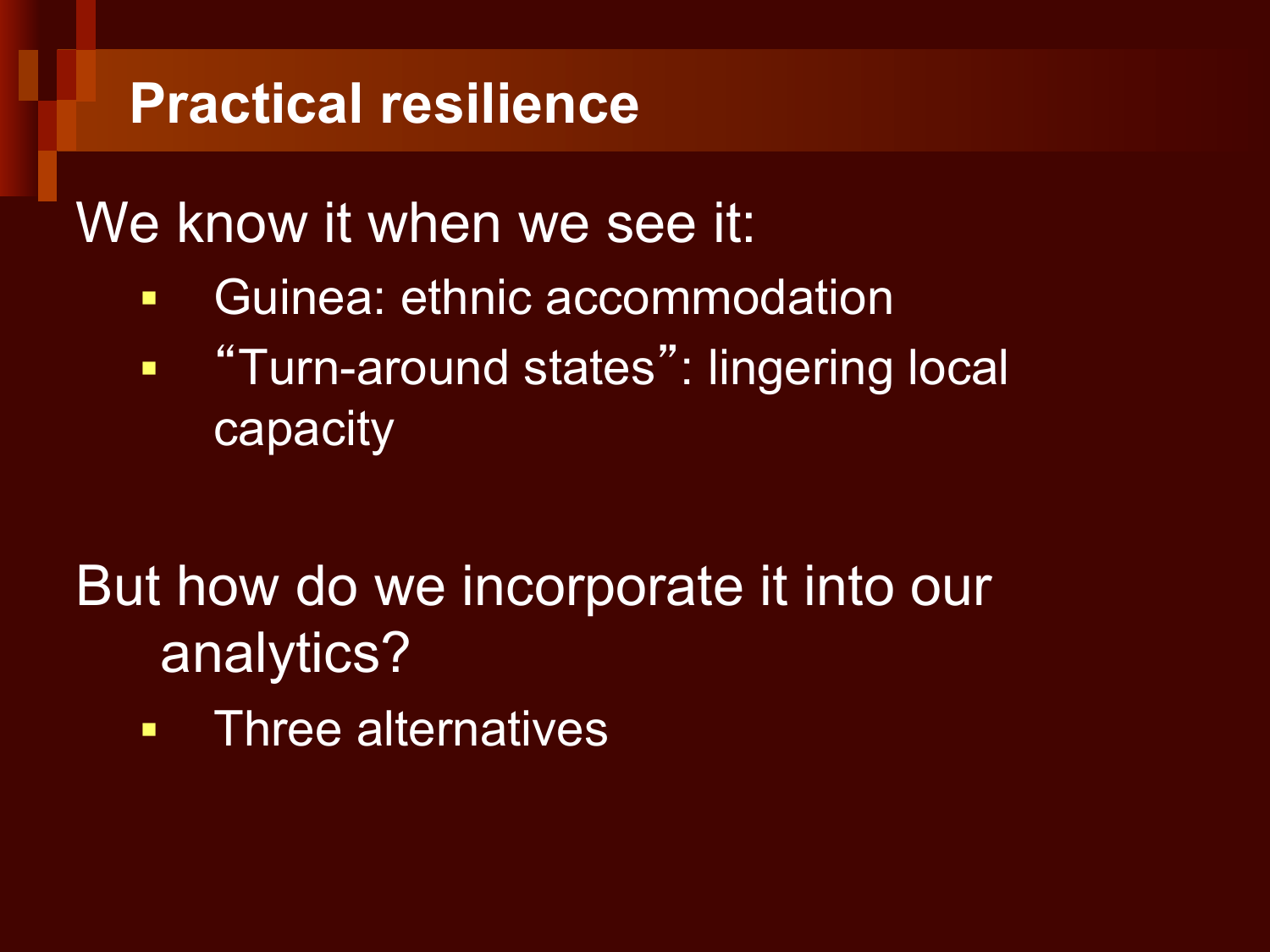### **The underlying framework**

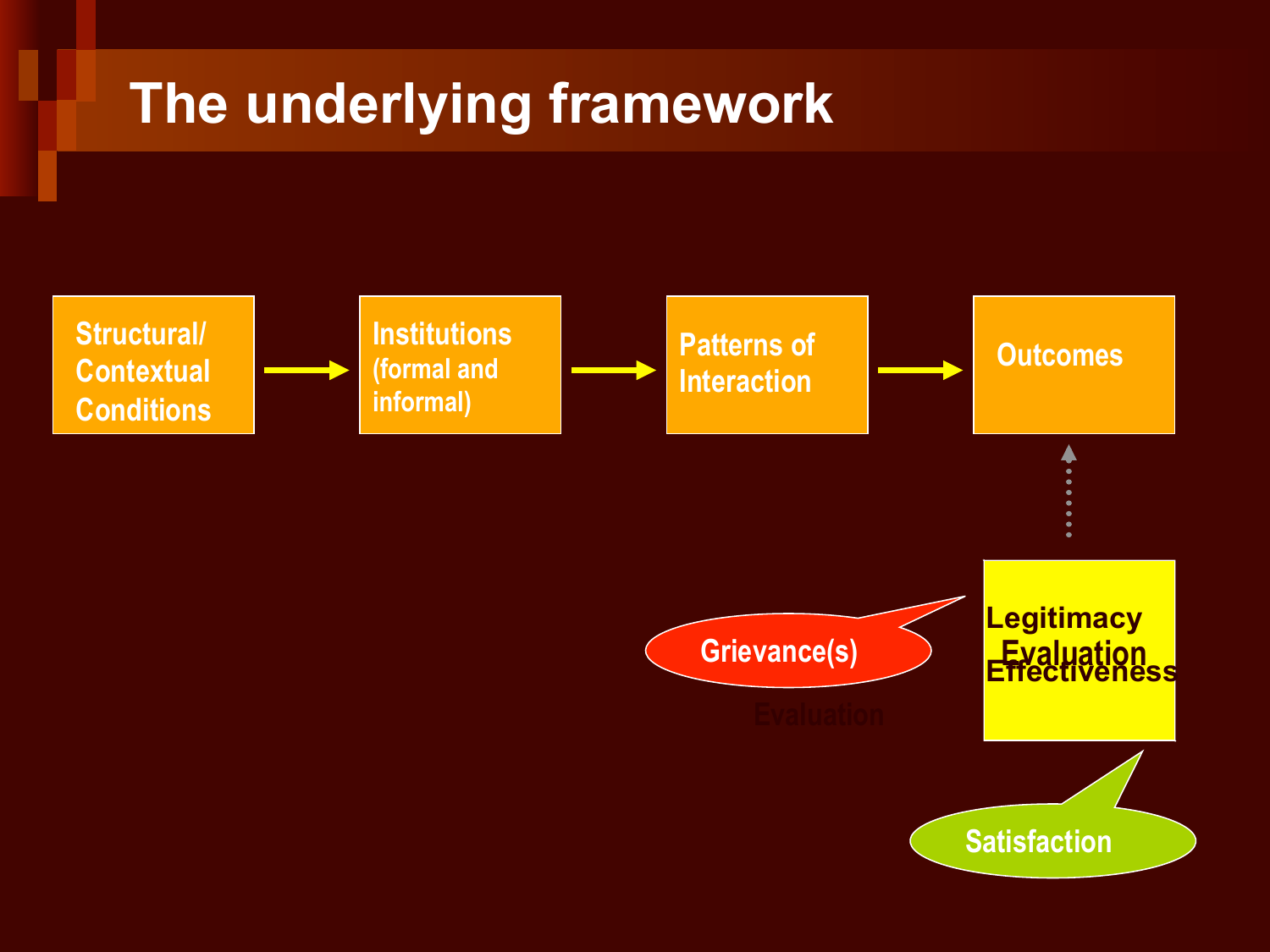### **Alternative 1: Individual evaluation**

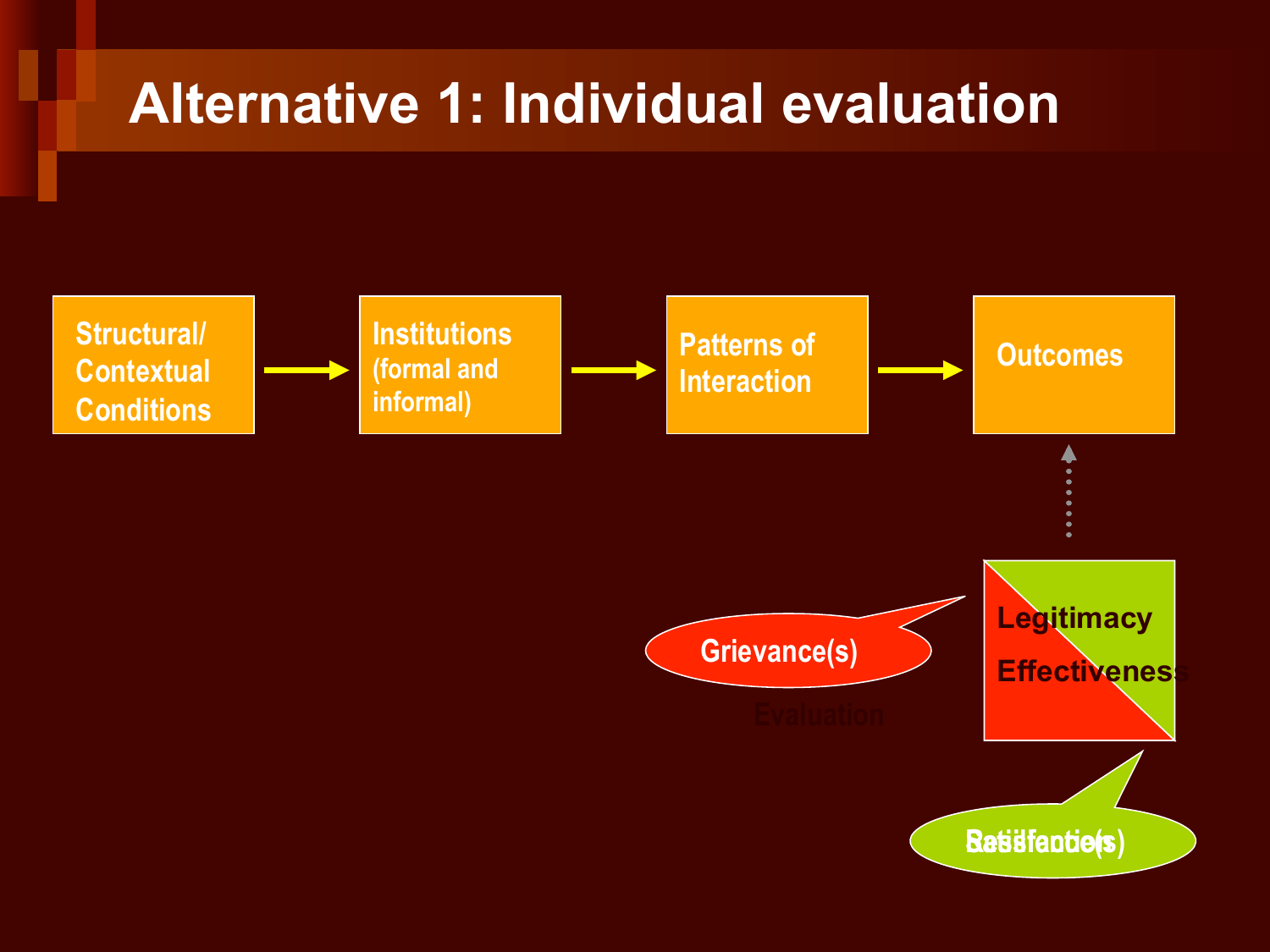#### **Alternative 2: Summary evaluation**

"Together, capacity and resources, institutions, legitimacy and an effective political process combine to produce resilience"

> - OECD/DAC, *Concepts and Dilemmas of State Building in Fragile Situations: From Fragility to Resilience, 2008*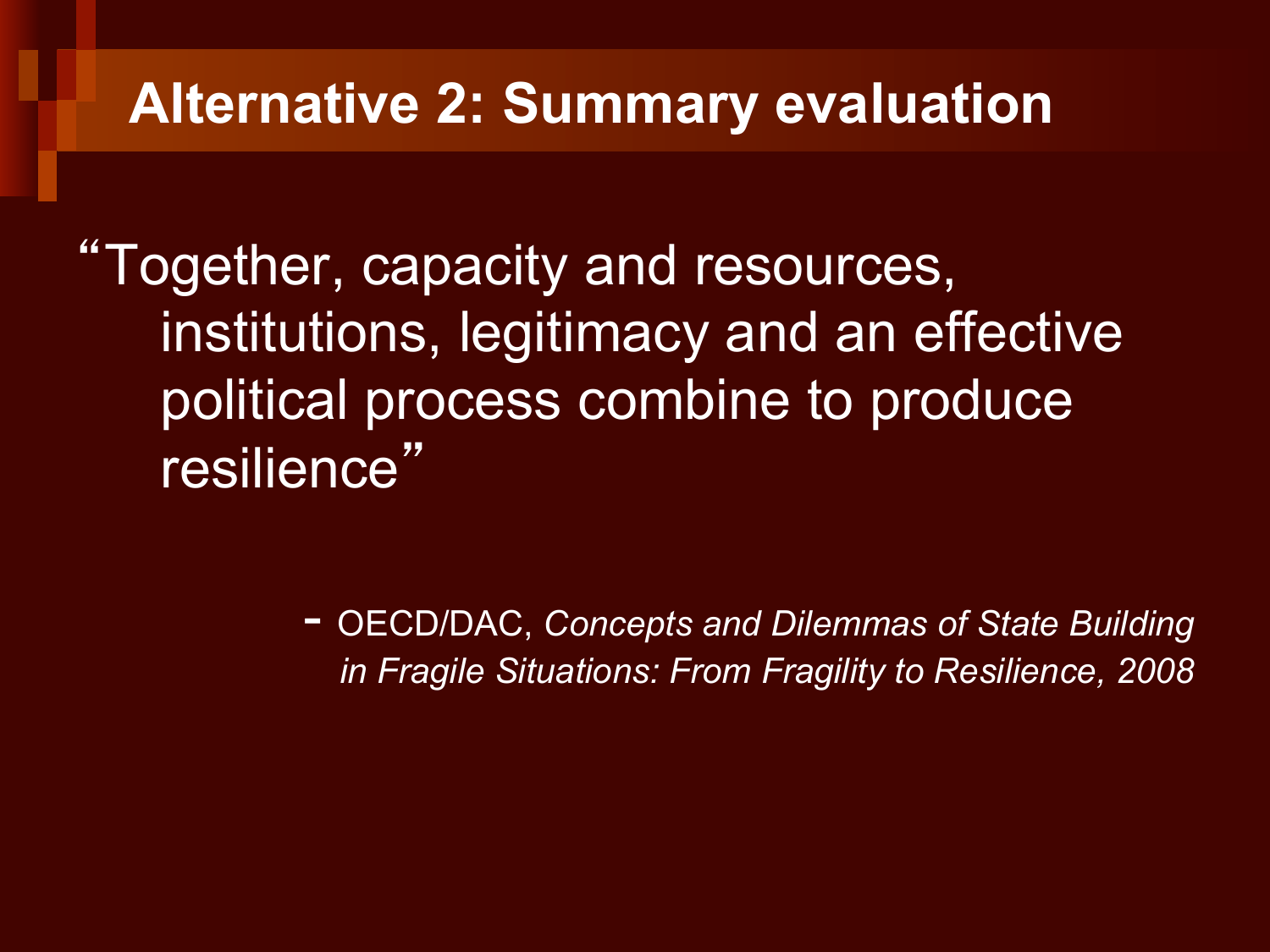### **Alternative 2: Summary evaluation**

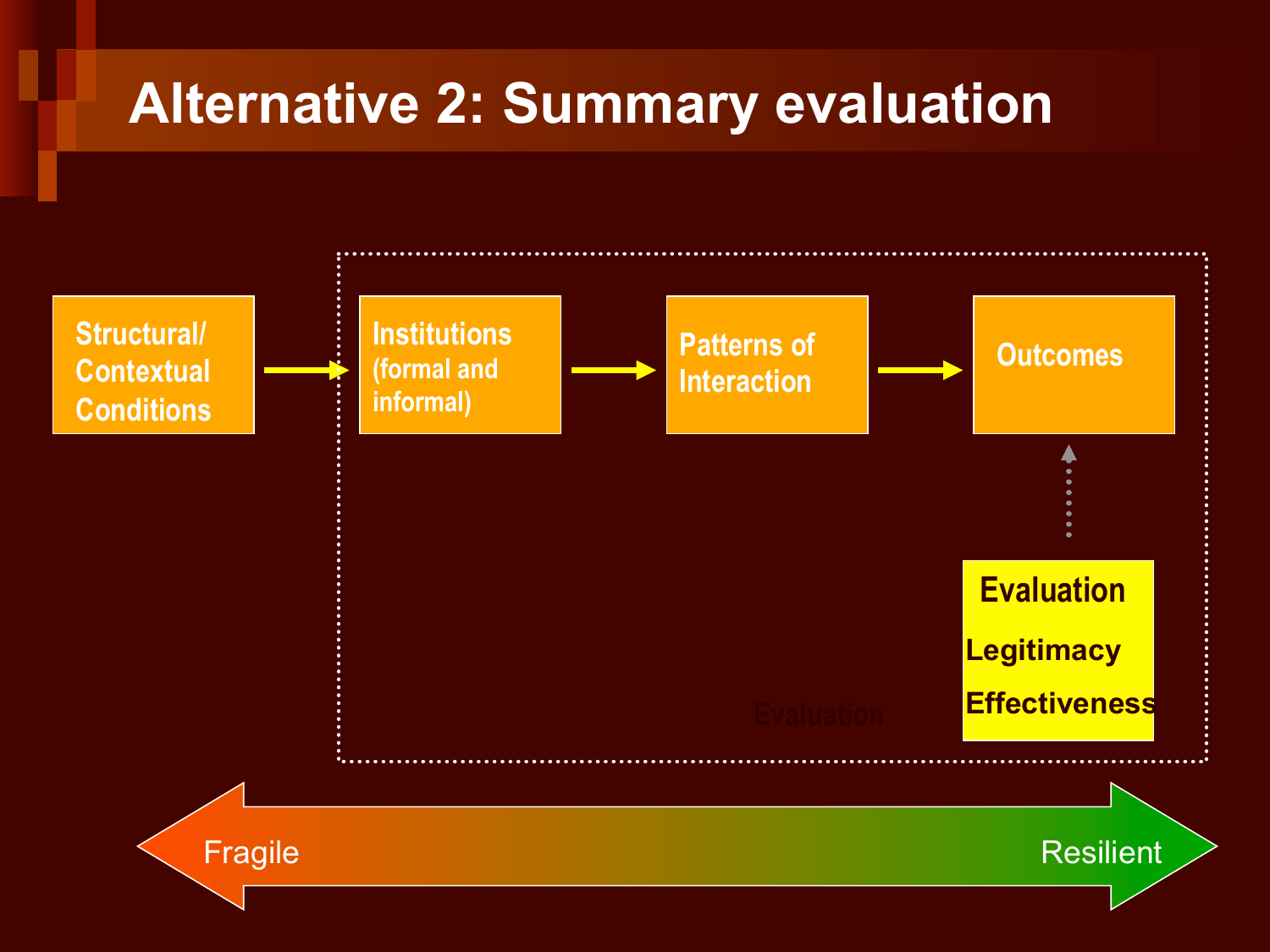### **Alternative 3: Particular patterns**

#### Complement to patterns of fragility/grievance:

- 1. Elitism
- 2. Exclusion
- 3. Chronic capacity deficits
	- Systemic stagnation
	- Strategic resources (oil, diamonds, timber)
	- § Ungoverned space
- 4. Transitional moment: unmet expectations
- *5. Corruption/rent-seeking*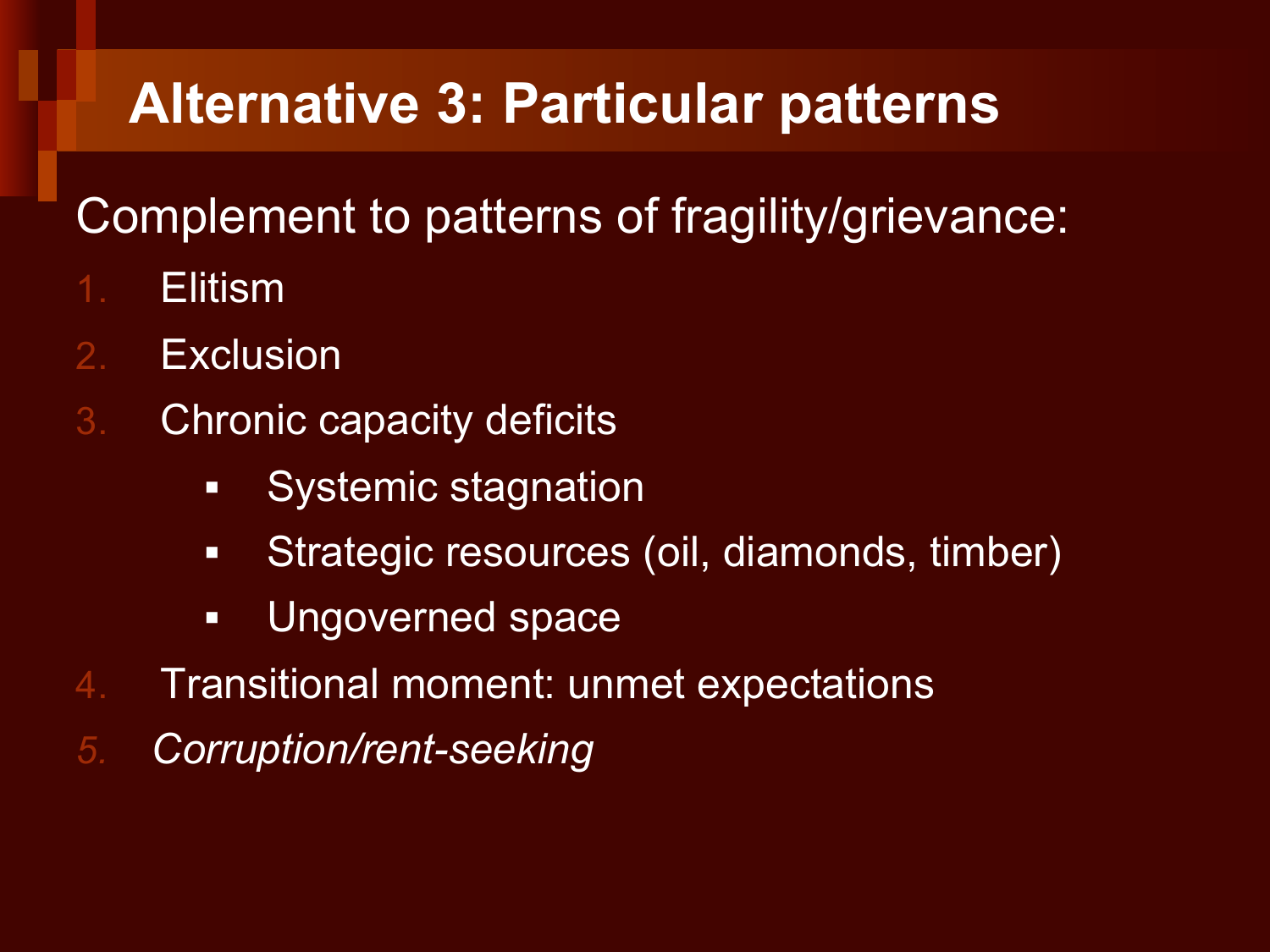#### **Alternative 3: Particular patterns**

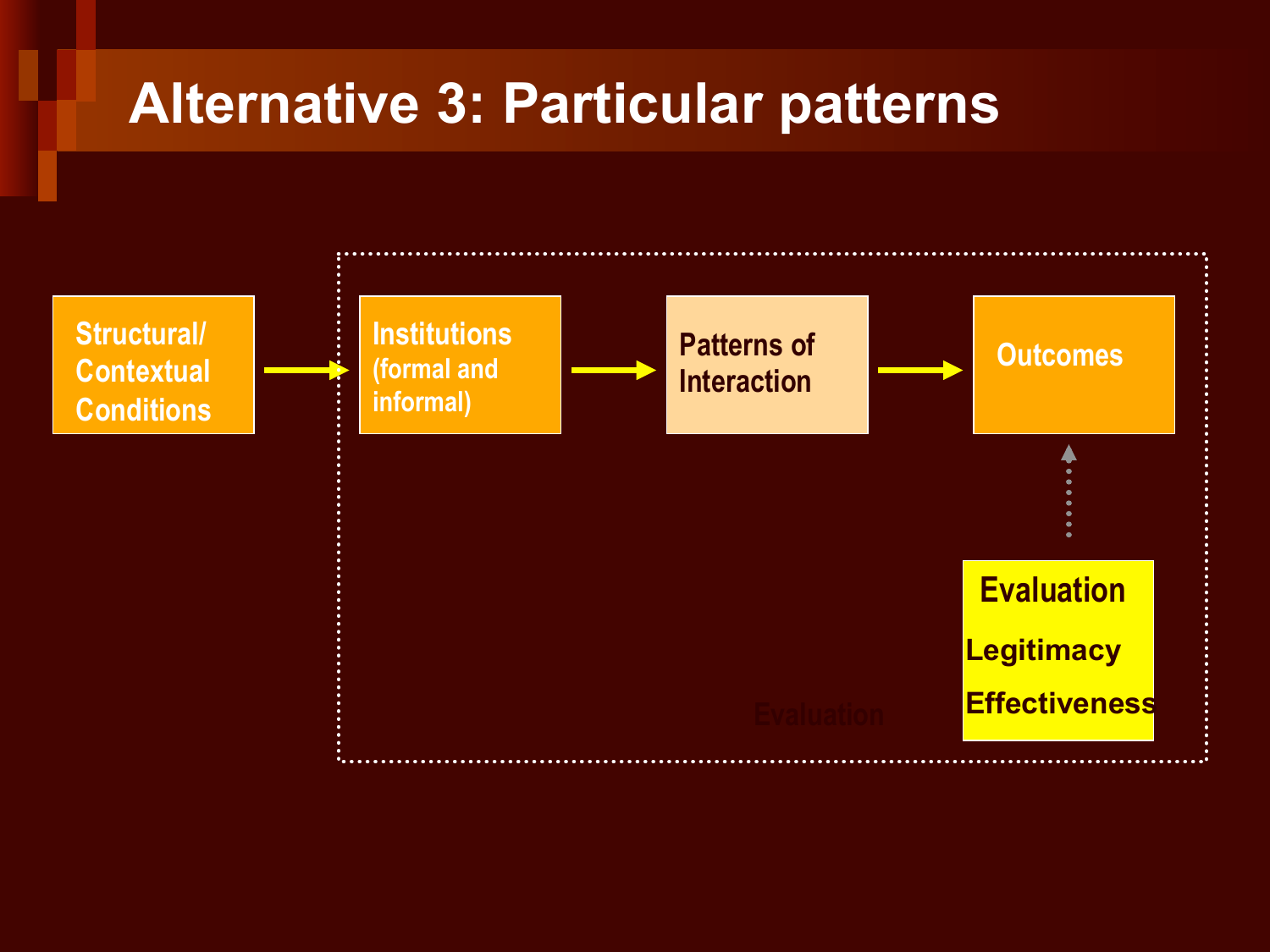# **Alternative 3: Particular patterns**



Instability/Conflict Stability/Peace